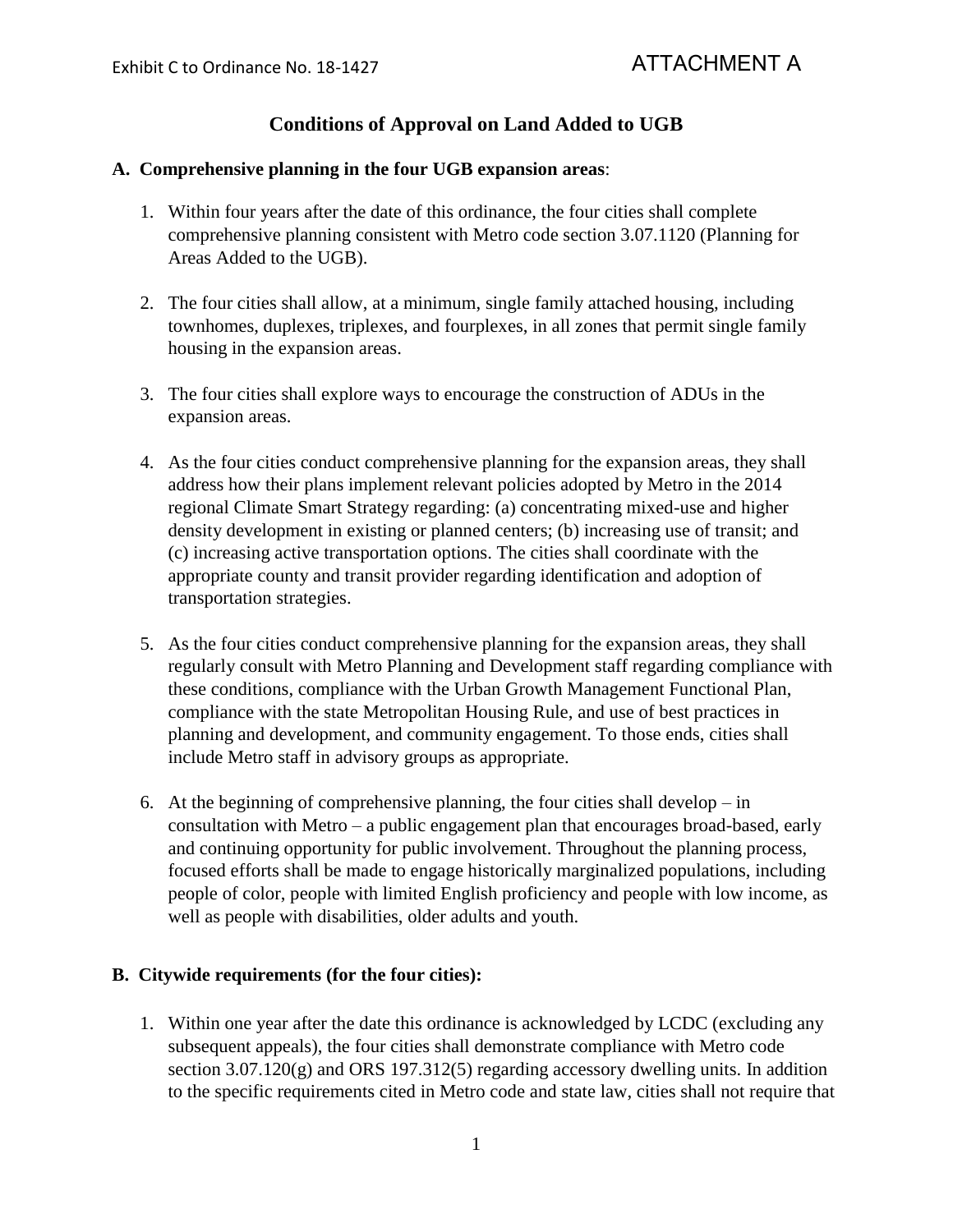accessory dwelling units be owner occupied and shall not require off street parking when street parking is available.

- 2. Before amending their comprehensive plans to include the expansion areas, the four cities shall amend their codes to ensure that any future homeowners associations will not regulate housing types, including accessory dwelling units, or impose any standards that would have the effect of prohibiting or limiting the type or density of housing that would otherwise be allowable under city zoning.
- 3. Before amending their comprehensive plans to include the expansion areas, the four cities shall amend their codes to ensure that any future homeowners associations will not require owner occupancy of homes that have accessory dwelling units.
- 4. The four cities shall continue making progress toward the actions described in Metro Code section 3.07.620 (Actions and Investments in Centers, Corridors, Station Communities, and Main Streets).
- 5. Cities shall engage with service providers to consider adoption of variable system development charges designed to reduce the costs of building smaller homes in order to make them more affordable to purchasers and renters.
- 6. For at least six years after this UGB expansion, the four cities shall provide Metro with a written annual update on compliance with these conditions as well as planning and development progress in the expansion areas. These reports will be due to the Metro Chief Operating Officer by December 31 of each year, beginning December 31, 2019.

## **C. Beaverton:**

- 1. Beaverton shall plan for at least 3,760 homes in the Cooper Mountain expansion area.
- 2. The expansion area shall be designated Neighborhood on the 2040 Growth Concept map.
- 3. The city may propose the addition of Corridors for depiction on the 2040 Growth Concept map as an outcome of comprehensive planning for the area.

## **D. Hillsboro:**

- 1. Hillsboro shall plan for at least 850 homes in the Witch Hazel Village South expansion area.
- 2. The expansion area shall be designated Neighborhood on the 2040 Growth Concept map.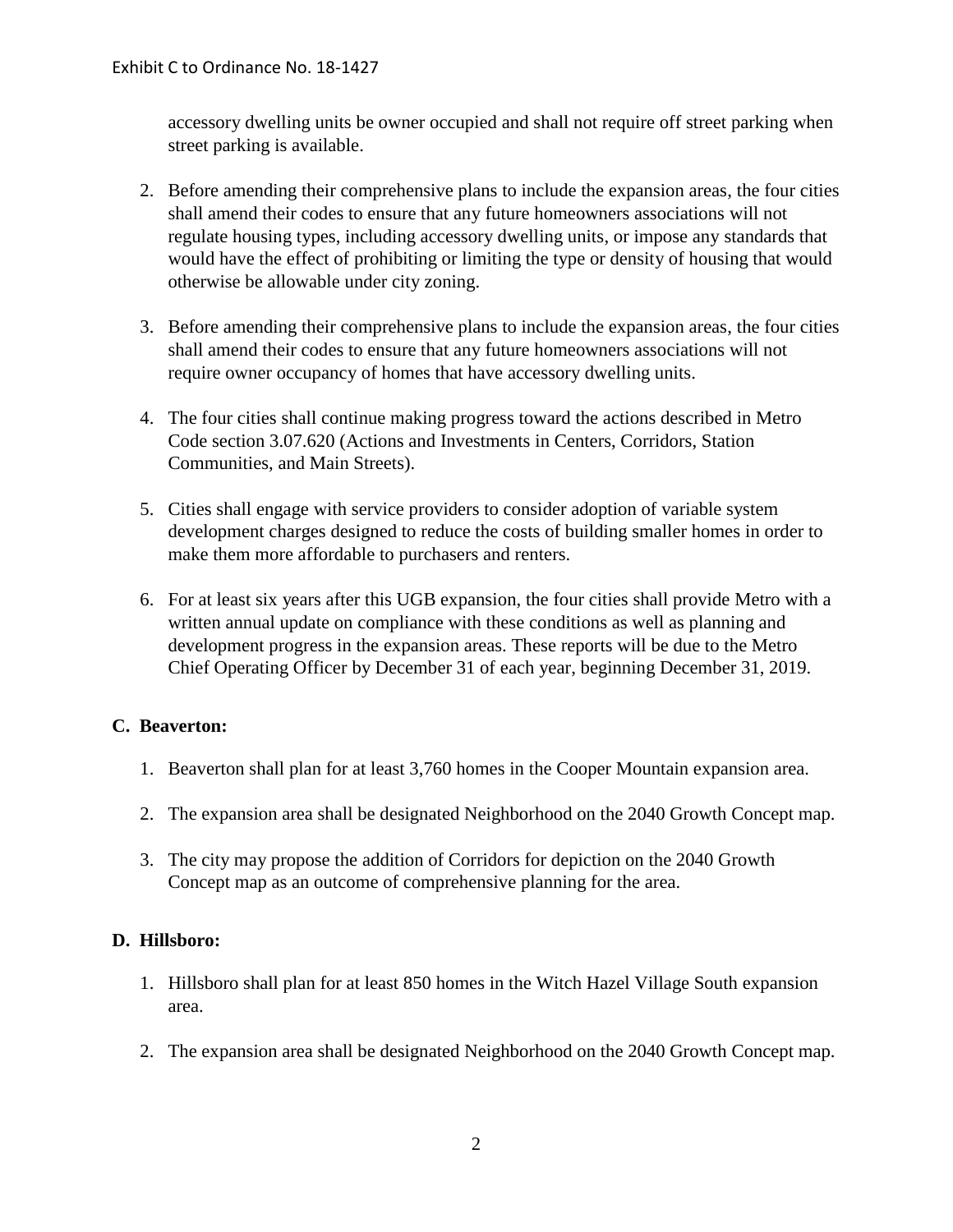3. The city may propose the addition of Corridors for depiction on the 2040 Growth Concept map as an outcome of comprehensive planning for the area.

#### **E. King City**:

- 1. King City shall coordinate with Washington County and the City of Tigard as it engages in its work on a Transportation System Plan, other infrastructure planning, and comprehensive planning.
- 2. Before amending the King City comprehensive plan to include the expansion area, King City shall conduct additional market analysis to better understand the feasibility of creating a new mixed-use town center.
- 3. Pending the results of the market analysis of a new town center, King City shall plan for at least 3,300 homes in the Beef Bend South expansion area. If the market analysis indicates that this housing target is infeasible, King City shall work with Metro to determine an appropriate housing target for the expansion area.
- 4. The expansion area shall be designated Neighborhood on the 2040 Growth Concept map.
- 5. Pending the results of the market analysis of a new town center, Metro will work with King City to make necessary changes to the 2040 Growth Concept map.
- 6. Prior to amending the King City comprehensive plan to include the expansion area, King City shall complete a Transportation System Plan for the city.
- 7. Prior to amending the King City comprehensive plan to include the expansion area, King City shall amend its code to remove barriers to the construction of accessory dwelling units, including:
	- a. Remove the requirement that accessory dwelling units can only be built on lots that are at least 7,500 square feet, which effectively prohibits construction of accessory dwelling units in the city.
	- b. Remove or increase the requirement that accessory dwelling units be no bigger than 33 percent of the square footage of the primary home so that an accessory dwelling unit of at least 800 square feet would be allowable.
- property, which King City's concept plan identifies as the intended location for a key 8. The Columbia Land Trust holds a conservation easement over portions of the Bankston transportation facility serving the expansion area. King City shall work with the Columbia Land Trust to protect, to the maximum extent possible, the portion of the